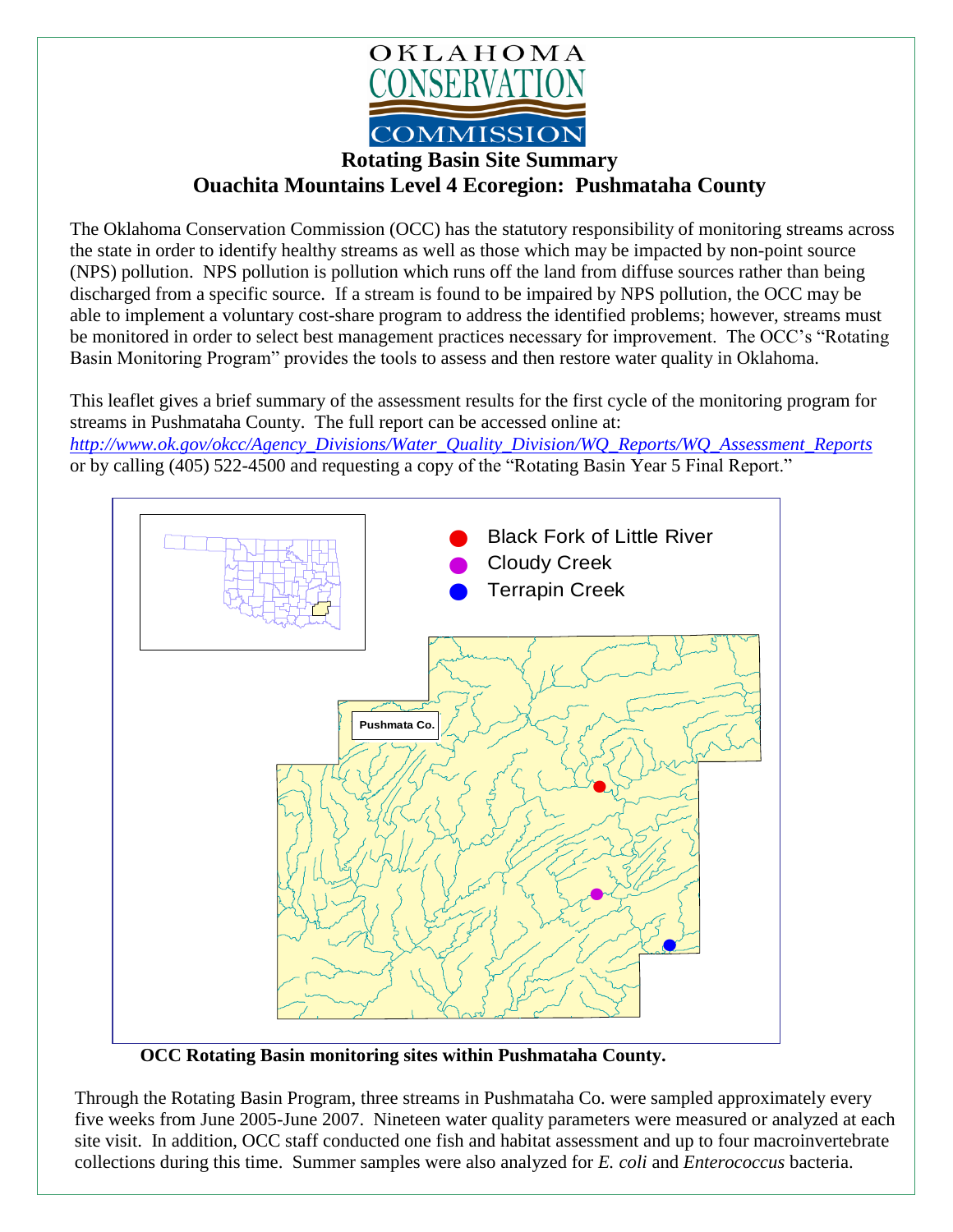Each site was compared to "high quality" streams in the ecoregion, streams known to have high quality fish populations, benthic macroinvertebrate populations, instream and riparian habitat, and water quality. All of the data collected has been distilled into a few key components in order to produce an index score of general, overall stream health, shown below.

## **Summary of general stream health as determined by comparison to high quality streams in the Ouachita Mountains ecoregion and by assessment using Oklahoma State Water Quality Standards†.**

| moderate<br>good<br>poor                              | <b>Moderate</b>                 |                                          |                               |
|-------------------------------------------------------|---------------------------------|------------------------------------------|-------------------------------|
|                                                       | <b>Terrapin</b><br><b>Creek</b> | <b>Black Fork</b><br><b>Little River</b> | <b>Cloudy</b><br><b>Creek</b> |
| <b>Overall Stream Health</b>                          | 43                              | 39                                       | 31                            |
| Phosphorus                                            | 5                               | 5                                        | 5                             |
| Nitrogen                                              | 5                               | 5                                        | 5                             |
| Ammonia                                               | 5                               | 5                                        | 5                             |
| Dissolved Oxygen                                      | 5                               | $1*$                                     | $1*$                          |
| pH                                                    | $-5$                            | $-5$                                     | $-5$                          |
| Turbidity                                             | 5                               | 5                                        | $-5$                          |
| Salts (chloride, sulfate, TDS)                        | 5                               | 5                                        | 5                             |
| Fish                                                  | 5                               | 5                                        | 5                             |
| Macroinvertebrates                                    | 5                               | 5                                        | 5                             |
| Instream/Riparian Habitat                             | 3                               | 3                                        | 5                             |
| Bacteria                                              | 5                               | 5                                        | 5                             |
| Scale of 1-5 with 5 being the best                    |                                 |                                          |                               |
| KEY:<br>1=significantly worse than high quality sites |                                 |                                          |                               |
| 3=not as good as high quality sites but not impaired  |                                 |                                          |                               |
| 5=equal to or better than high quality sites          |                                 |                                          |                               |
| -5=impaired by state standards                        |                                 |                                          |                               |

**Terrapin Creek (OK410210-02-0150G):** This stream is on the state's 303(d) list<sup>†</sup> as impaired due to pH. All other values were comparable to high quality sites in the ecoregion with the exception of the instream/riparian habitat, which was slightly lower quality.

**Black Fork of Little River (OK410210-03-0020C):** This stream is on the state's 303(d) list<sup>†</sup> as impaired for pH. The stream had lower quality of instream/riparian habitat than high quality sites in the ecoregion but not enough to be classified as impaired. All other values were good.

**Cloudy Creek (OK410210-02-0300C):** This stream is on the state's 303(d) list† as impaired for pH and turbidity. All other parameters were comparable to high quality sites in the ecoregion.

*† The use of Oklahoma Water Quality Standards to assess streams and the 2008 results are described in the DEQ's 2008 Integrated Report, accessible online at http://www.deq.state.ok.us/wqdnew/305b\_303d/2008\_integrated\_report\_entire\_document.pdf*

*\* This site may be listed as impaired by state standards, but ongoing research indicates that low dissolved oxygen levels occur naturally in this part of the state*